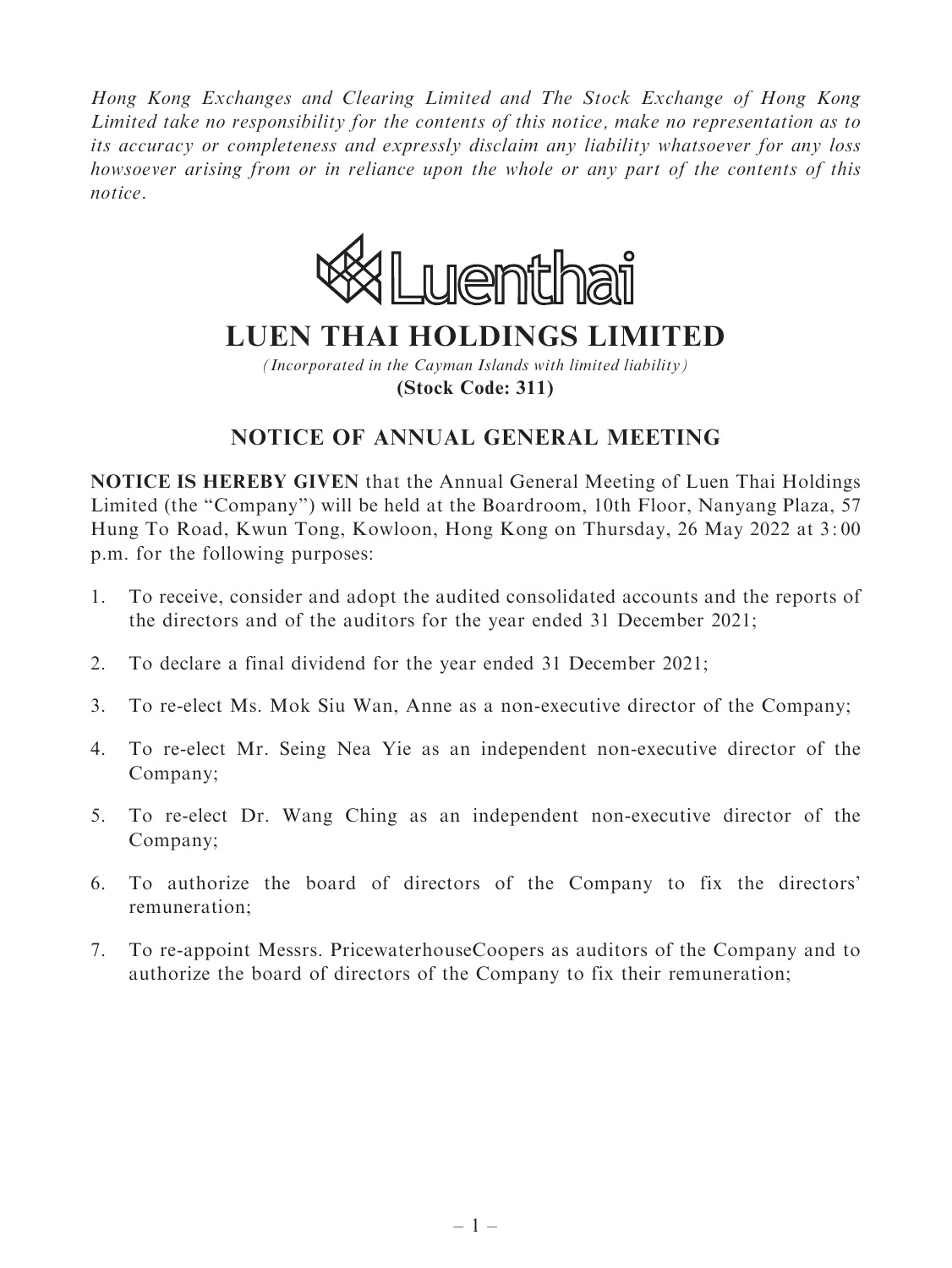8. To consider as special business, and if thought fit, to pass the following resolution as Ordinary Resolution:

#### ''THAT:

- (A) subject to paragraph (C) below, the exercise by the directors of the Company during the Relevant Period (as defined in the paragraph (D) below) of all the powers of the Company to allot, issue or otherwise deal with additional shares in the Company and to make or grant offers, agreements and options which might require the exercise of such powers be and is hereby approved generally and unconditionally;
- (B) the approval in paragraph (A) above shall be in addition to any other authorisation given to the directors of the Company and shall authorize the directors of the Company during the Relevant Period to make or grant offers, agreements and options which might require the exercise of such power after the end of the Relevant Period;
- (C) the aggregate number of shares allotted, issued and dealt with, or agreed conditionally or unconditionally to be allotted, issued and dealt with (whether pursuant to an option or otherwise) by the directors of the Company pursuant to the approval in paragraph (A) of this resolution, otherwise than pursuant to:
	- (i) a Rights Issue (as defined below); or
	- (ii) the exercise of any option under the Company's share option scheme(s); or
	- (iii) any scrip dividend or similar arrangement providing for the allotment of shares in lieu of the whole or part of a dividend on shares pursuant to the Articles of Association of the Company from time to time,

shall not exceed 20% of the number of shares of the Company in issue as at the date of the passing of this resolution and the said approval shall be limited accordingly; and

(D) for the purpose of this resolution:

''Relevant Period'' means the period from the passing of this resolution until whichever is the earliest of:

- (i) the conclusion of the next annual general meeting of the Company;
- (ii) the expiration of the period within which the next annual general meeting of the Company is required either by any applicable laws or by the Articles of Association of the Company to be held; and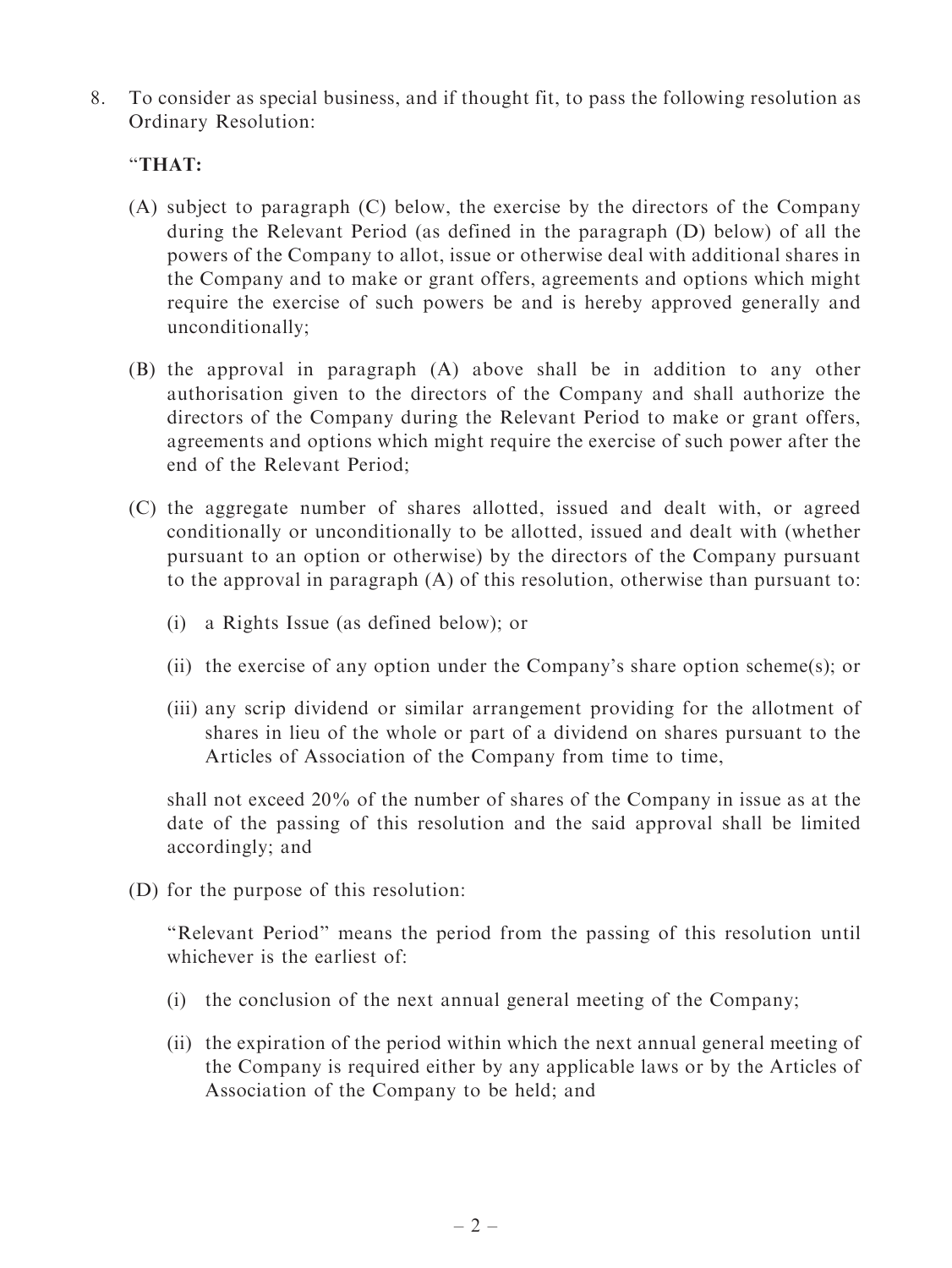(iii) the date upon which the authority set out in this resolution is revoked or varied by way of an ordinary resolution of the shareholders in general meeting.

"Rights Issue" means an offer of shares open for a period fixed by the directors of the Company to the holders of shares on the register of members on a fixed record date in proportion to their then holdings of such shares, subject to such exclusions or other arrangements as the directors of the Company may deem necessary or expedient in relation to fractional entitlements or having regard to any restrictions or obligations under the laws of any relevant jurisdiction, or the requirements of any recognized regulatory body or any stock exchange, in any territory outside Hong Kong.''

9. To consider as special business, and if thought fit, to pass the following resolution as an Ordinary Resolution:

### ''THAT:

- (A) subject to paragraph (B) below, the exercise by the directors of the Company during the Relevant Period of all powers of the Company to repurchase issued shares in the capital of the Company, in accordance with all applicable laws and the requirements set out in the Rules Governing the Listing of Securities on The Stock Exchange of Hong Kong Limited, be and is hereby approved generally and unconditionally;
- (B) the aggregate number of shares authorized to be repurchased or agreed conditionally or unconditionally to be repurchased by the directors of the Company pursuant to the approval in paragraph (A) above shall not exceed 10% of the number of shares of the Company in issue as at the date of this resolution, and the said approval shall be limited accordingly; and
- (C) for the purpose of this resolution:

''Relevant Period'' means the period from the passing of this resolution until whichever is the earliest of:

- (i) the conclusion of the next annual general meeting of the Company;
- (ii) the expiration of the period within which the next annual general meeting of the Company is required either by any applicable laws or by the Articles of Association of the Company to be held; and
- (iii) the date upon which the authority set out in this resolution is revoked or varied by way of an ordinary resolution of the shareholders in general meeting.''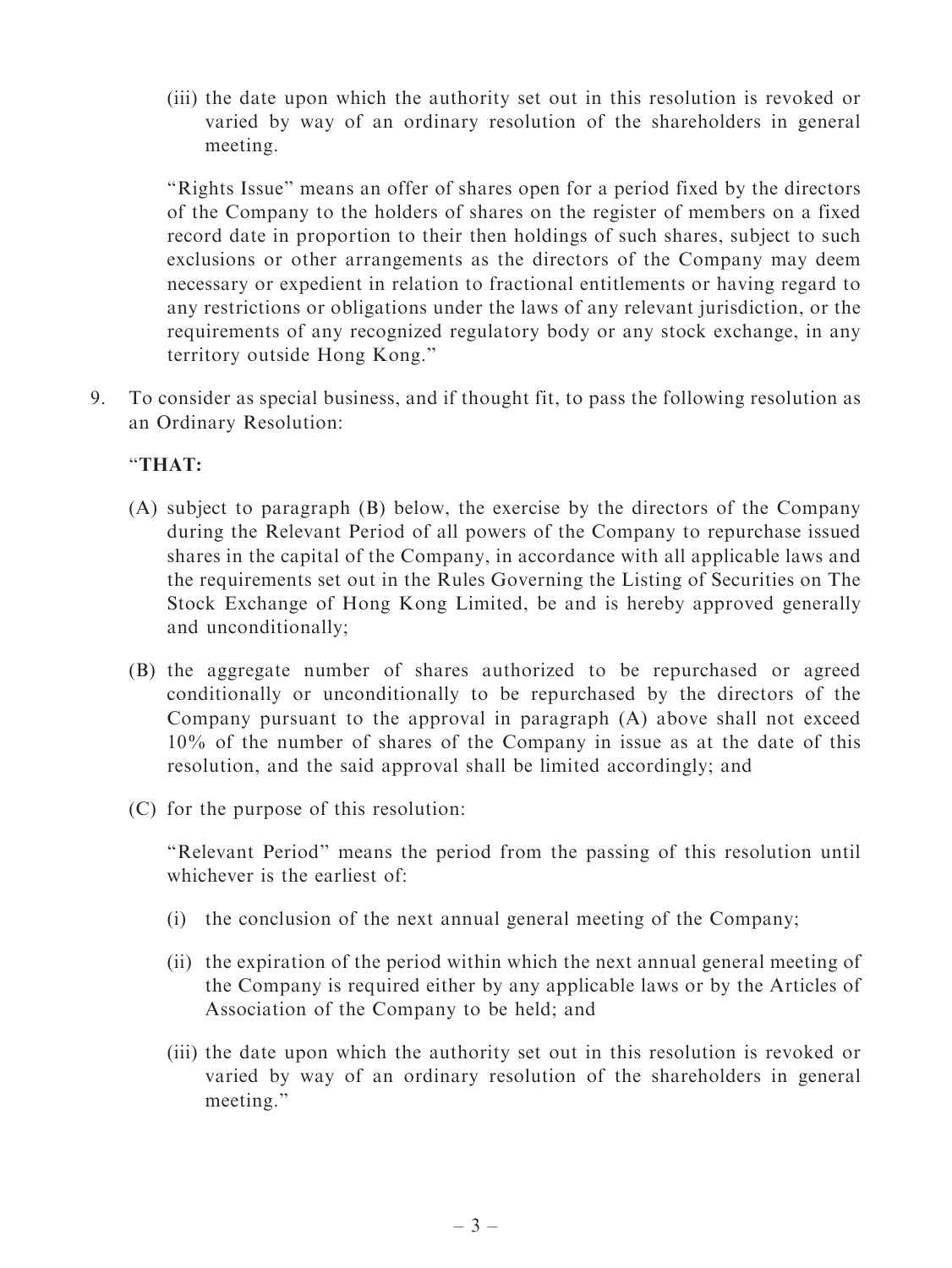10. To consider as special business, and if thought fit, to pass the following resolution as an Ordinary Resolution:

''THAT conditional upon the passing of resolutions numbered 8 and 9 as set out in the notice convening this meeting, the aggregate number of shares of the Company that shall have been repurchased by the Company after the date thereof pursuant to and in accordance with the said resolution 9 shall be added to the aggregate number of shares of the Company that may be allotted, issued and disposed of or agreed conditionally or unconditionally to be allotted and issued by the directors of the Company pursuant to the general mandate to allot and issue shares granted to the directors of the Company by the said resolution 8.''

11. To consider as special business, and if thought fit, to pass the following resolution as a Special Resolution:

''THAT the second amended and restated articles of association of the Company be amended in the manner as set out in the circular of the Company dated 26 April 2022 (the ''Circular'') and the third amended and restated articles of association (the ''New Articles of Association'') produced to the meeting and initialled by the chairman of the meeting for the purpose of identification, which consolidates all the proposed amendments mentioned in the Circular, be and are hereby approved and adopted as the third amended and restated articles of association of the Company in substitution for, and to the exclusion of, the existing second amended and restated articles of association of the Company with immediate effect after the close of this meeting and that any one director of the Company be and is hereby authorised to do all things necessary to implement the adoption of the New Articles of Association.''

> By order of the Board Luen Thai Holdings Limited Qu Zhiming Chairman

#### Hong Kong, 26 April 2022

Notes

- i. A member entitled to attend and vote at the meeting convened is entitled to appoint another person(s) as his proxy to attend and vote in his stead. A proxy need not be a member of the Company.
- ii. If a member of the Company wishes to nominate a person to stand for election as a director of the Company, (i) a notice in writing signed by the shareholder (other than the person to be proposed) duly qualified to attend and vote at the meeting for which such notice is given of his intention to propose such person for election; and (ii) a notice in writing signed by the person to be proposed of his willingness to be elected must accompany with (a) that nominated candidate's information as required to be disclosed under Rule 13.51(2) of the Listing Rules, and (b) the nominated candidate's written consent to the publication of his/her personal data, must be validly lodged no later than 6 May 2022 at the head office of the Company at Rooms 1001–1005, 10/F, Nanyang Plaza, 57 Hung To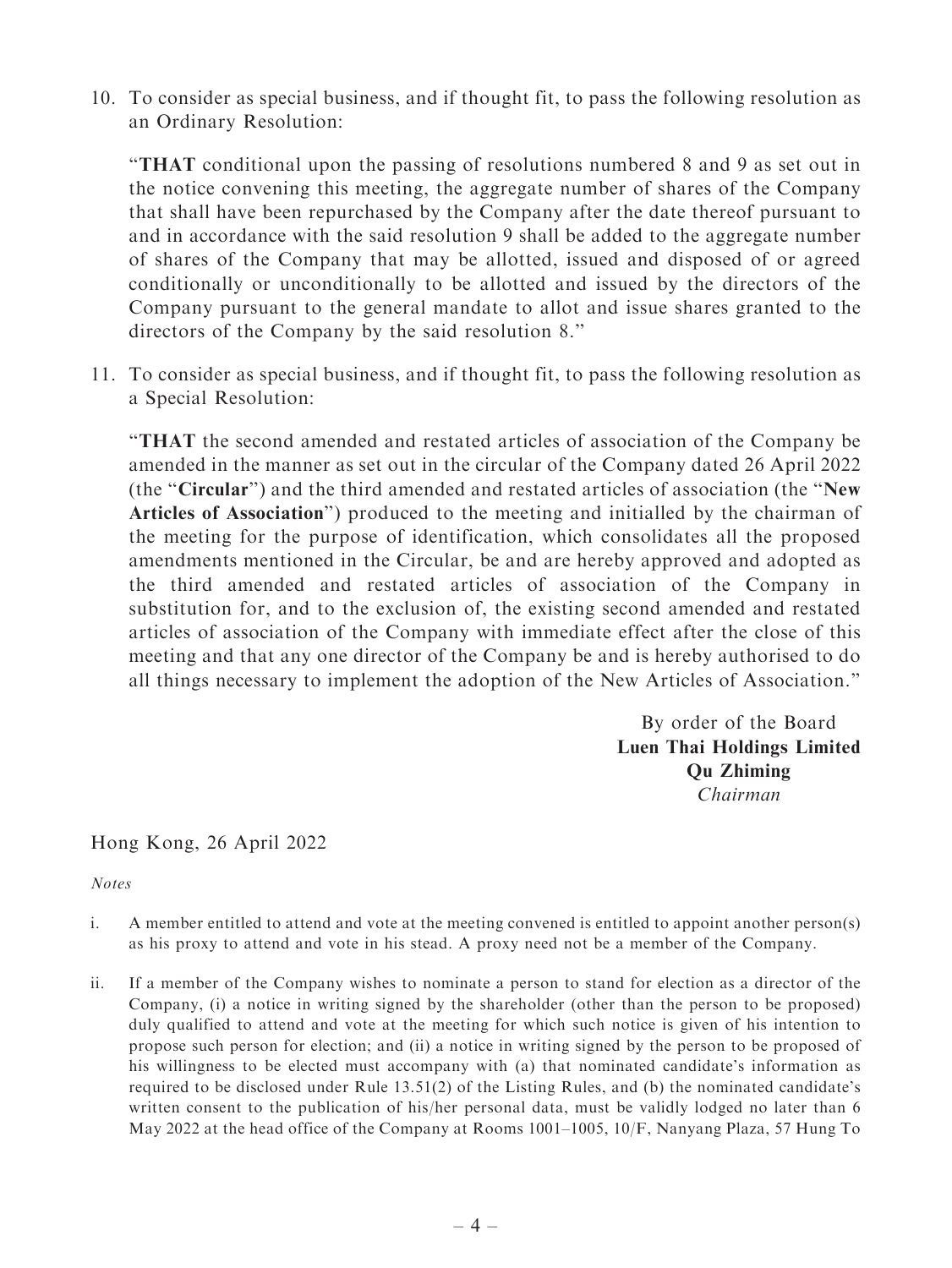Road, Kwun Tong, Kowloon, Hong Kong or the Hong Kong Branch Share Registrar of the Company, Computershare Hong Kong Investor Services Limited at 17M Floor, Hopewell Centre, 183 Queen's Road East, Wan Chai, Hong Kong.

- iii. To be valid, a form of proxy together with the power of attorney or other authority, if any, under which it is signed or a notarially certified copy of that power or authority shall be deposited at Computershare Hong Kong Investor Services Limited at 17M Floor, Hopewell Centre, 183 Queen's Road East, Wan Chai, Hong Kong not less than 48 hours before the time appointed for holding of the meeting or any adjournment thereof. Completion and return of a form of proxy will not preclude a member from attending in person and voting at the meeting or any adjournment thereof should he so wish.
- iv. The Register of Members of the Company will be closed from 24 May 2022 to 26 May 2022 (both days inclusive), during which period no transfers of shares will be registered. To determine the entitlement to attend and vote at the Annual General Meeting of the Company, all transfer documents, accompanied by the relevant share certificates, must be lodged with the Company's Branch Share Registrars in Hong Kong, Computershare Hong Kong Investor Services Limited at Shops 1712–1716, 17th Floor, Hopewell Centre, 183 Queen's Road East, Wan Chai, Hong Kong for registration not later than 4: 30 p.m. on 23 May 2022.
- v. In addition, the Board has resolved to recommend the payment of a final dividend of US0.325 cent (or equivalent to HK2.53 cents) per share for members whose names appear on the Register of Members of the Company on 10 June 2022. The proposed final dividend, if approved by the shareholders at the AGM, will be payable on or about 8 July 2022. The Register of Members of the Company will also be closed from 8 June 2022 to 10 June 2022 (both days inclusive), during which period no transfer of shares will be registered. In order to qualify for the proposed final dividend, subject to approval at the Annual General Meeting of the Company, all transfer documents, accompanied by the relevant share certificates, must be lodged with the Company's Branch Share Registrars in Hong Kong, Computershare Hong Kong Investor Services Limited at Shops 1712–1716, 17th Floor, Hopewell Centre, 183 Queen's Road East, Wan Chai, Hong Kong for registration not later than 4: 30 p.m. on 7 June 2022.
- vi. If Typhoon Signal No. 8 or above is hoisted, or ''black'' rainstorm warning is on the date of the meeting, shareholders are advised to visit the Company's website (www.luenthai.com) or to contact the Company's share registrar at (852) 2862 8555 for arrangement of the meeting. Shareholders should make their own decision as to whether they would attend the Annual General Meeting under bad weather conditions bearing in mind their own situation and if they should choose to do so, they are advised to exercise care and caution.
- vii. In order to facilitate the prevention and control of the spread of COVID-19 and to safeguard the health and safety of the Shareholders, the Company encourages Shareholders to consider appointing the chairman of the meeting as their proxy to vote on the relevant resolutions at the meeting as an alternative to attending the meeting in person.
- viii. Subject to the development of COVID-19, the Company may change the AGM arrangements at short notice and may issue further announcement as appropriate. Shareholders should check the website of the Hong Kong Exchanges and Clearing Limited at http://www.hkexnews.hk and the Company's website at http://luenthai.tonghaiir.com for updates on the latest arrangement of the AGM.